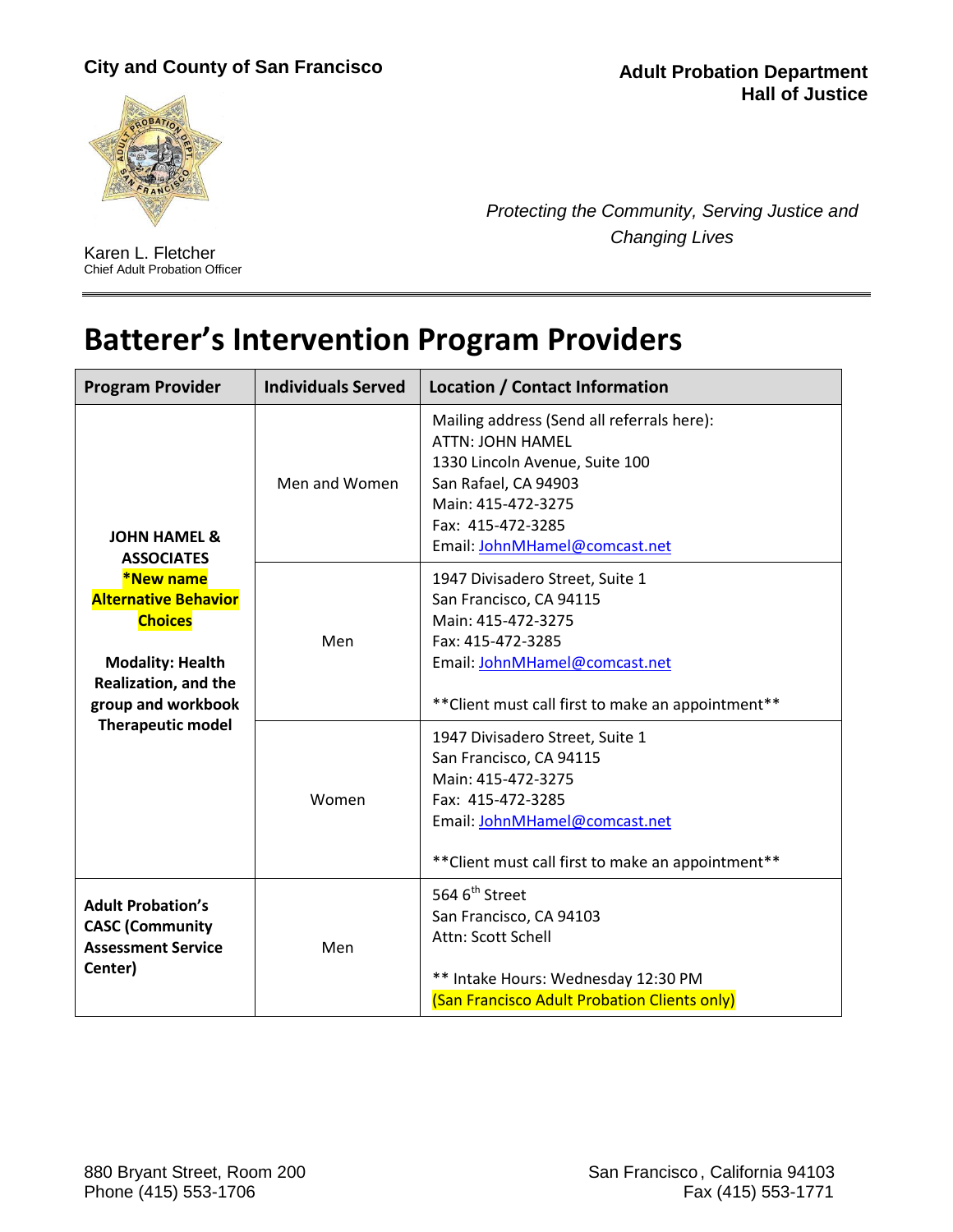| <b>MEN IN PROGRESS</b><br>(Glide)<br><b>Modality: Manalive-&amp;</b><br><b>Cognitive Behavioral</b><br><b>Model</b><br>(Which is a male-role<br>violence reeducation<br>curriculum designed<br>to help participants<br>explore the roots of<br>their violence as well<br>as to provide them<br>with the tools<br>necessary to stop it). | Men                     | ATTN: Raija B. Freeman-Peterson<br>330 Ellis Street<br>San Francisco, CA 94102<br>Main: 415-674-6151<br>** Orientation: Tuesday 5:00-7:30 PM                                                                     |
|-----------------------------------------------------------------------------------------------------------------------------------------------------------------------------------------------------------------------------------------------------------------------------------------------------------------------------------------|-------------------------|------------------------------------------------------------------------------------------------------------------------------------------------------------------------------------------------------------------|
| <b>SFVAMC, At EASE</b><br><b>Modality: Manalive-&amp;</b><br><b>Cognitive Behavioral</b><br><b>Model</b>                                                                                                                                                                                                                                | Veterans                | <b>ATTN: Leonard Ramirez</b><br>401 3rd Street<br>San Francisco, CA 94102<br>Main: 415-517-5143<br>Fax: 415-861-0323<br>Email: leornard.ramirez@va.gov<br>** Client must Call first to schedule intake**         |
| <b>POCOVI</b><br><b>Modality: Manalive-&amp;</b><br><b>Cognitive Behavioral</b><br><b>Model</b>                                                                                                                                                                                                                                         | Men Spanish<br>Speakers | ATTN: ANTONIO RAMIREZ<br>474 Valencia Street, Suite 150<br>San Francisco, CA 94103<br>Main: 415-552-1361<br>Fax: 415-552-2204<br>Email: POCOVI@CECEVIM.ORG<br>** Client must call first to make an appointment** |
|                                                                                                                                                                                                                                                                                                                                         |                         |                                                                                                                                                                                                                  |
| <b>STARTRAC</b><br><b>Modality: Health</b><br><b>Realization, Manalive,</b><br>and Cultural Analysis                                                                                                                                                                                                                                    | Men                     | ATTN: Dennis Windham or ON-SITE STAFF<br>1485 Bayshore Blvd #221<br>Main: 415-5161635<br>Intake Hours: Monday and Tuesday 2:30 PM                                                                                |
| SWAP / PREP<br>(Community Works<br>and the Sheriff's<br>Department)<br><b>Modality: Manalive-&amp;</b><br><b>Cognitive Behavioral</b><br><b>Model</b>                                                                                                                                                                                   | Men                     | <b>ATTN: SCOTT SCHELL</b><br>70 Oak Grove Street<br>San Francisco, CA 94107<br>Main: 415-575-6450<br>Fax: 415-575-6452<br>Email: sschell@commworkswest.org<br>** Client must call first to make an appointment** |